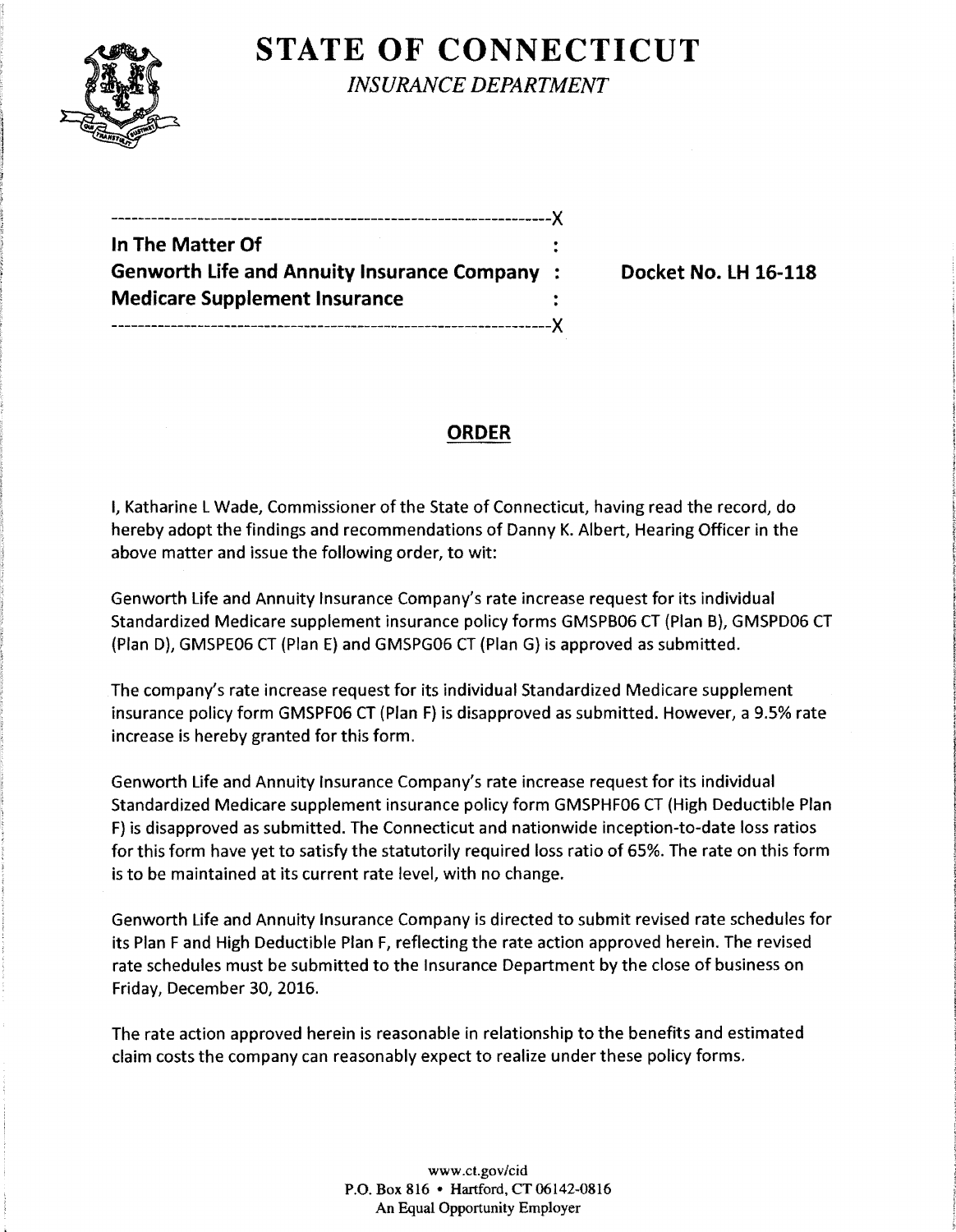Dated at Hartford, Connecticut, this 9<sup>th</sup> day of December, 2016.

<u> im Libral</u>

Katharine L Wade Commissioner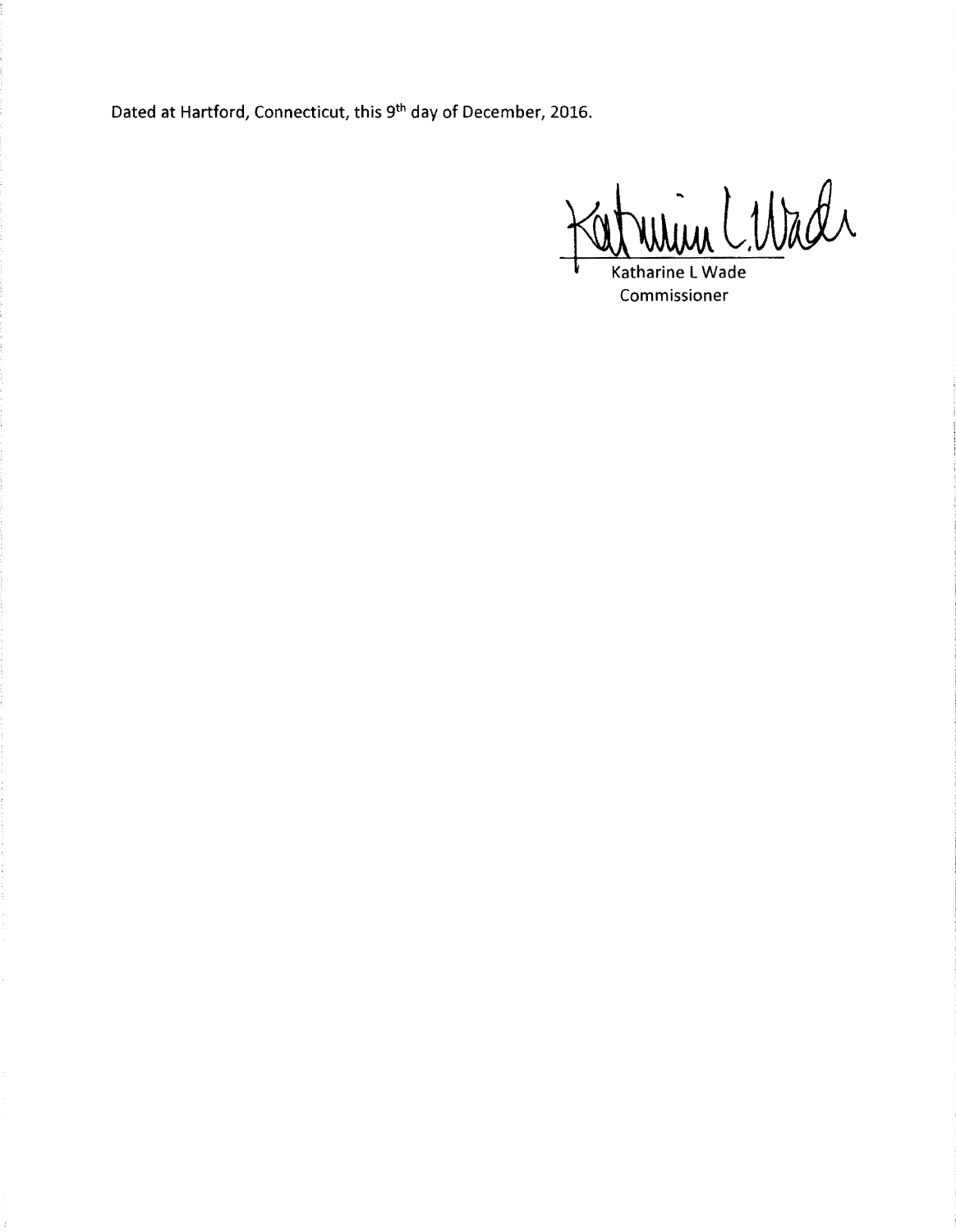

# **STATE OF CONNECTICUT**

*INSURANCE DEPARTMENT* 

| In The Matter Of                                    |  |
|-----------------------------------------------------|--|
| <b>Genworth Life and Annuity Insurance Company:</b> |  |
| <b>Medicare Supplement Insurance</b>                |  |
|                                                     |  |

Docket No. LH 16-118

### PROPOSED FINAL DECISION

### 1. INTRODUCTION

The Insurance Commissioner of the State of Connecticut is empowered to review rates charged for individual and group Medicare supplement policies sold to any resident of this State who is eligible for Medicare. The source for this regulatory authority is contained in Chapter 700c and Section 38a-495a of the Connecticut General Statutes.

After due notice, a hearing was held at the Insurance Department in Hartford, CT on Thursday, December 1, 2016, to consider whether or not the rate increases requested by Genworth Life and Annuity Insurance Company on its Medicare supplement insurance business should be approved.

No members from the general public attended the hearing.

No company representatives from Genworth Life and Annuity Insurance Company attended the hearing.

The hearing was conducted in accordance with the requirements of Section 38a-474, Connecticut General Statutes, the Uniform Administrative Procedures Act, Chapter 54 of Section 38a-8-1 et seq. of the Regulations of Connecticut State Agencies.

A Medicare supplement policy is a private health insurance policy sold on an individual or group basis, which provides benefits that are additional to the benefits provided by Medicare. For many years Medicare supplement policies have been highly regulated under both state and federal law to protect the interests of persons eligible for Medicare who depend on these policies to provide additional coverage for the costs of health care.

Effective December 1, 2005, Connecticut amended its program of standardized Medicare supplement policies in accordance with Section 38a-496a of the Connecticut General Statutes, and Sections 38a-495a-1 through 38a-495a-21 ofthe Regulations ofConnecticut Agencies. This program, which conforms to federal requirements, provides a "core" package of benefits known as Plan A. Insurers may also offer any one or more of eleven other plans (Plans B through N).

Effective January 1, 2006, in accordance with Section 38a-495c of the Connecticut General Statutes (as amended by Public Act 05-20) premiums for all Medicare supplement policies in the state must use community rating. Rates for Plans A through N must be computed without regard to age, gender, previous claims history or the medical condition of any person covered by a Medicare supplement policy or certificate.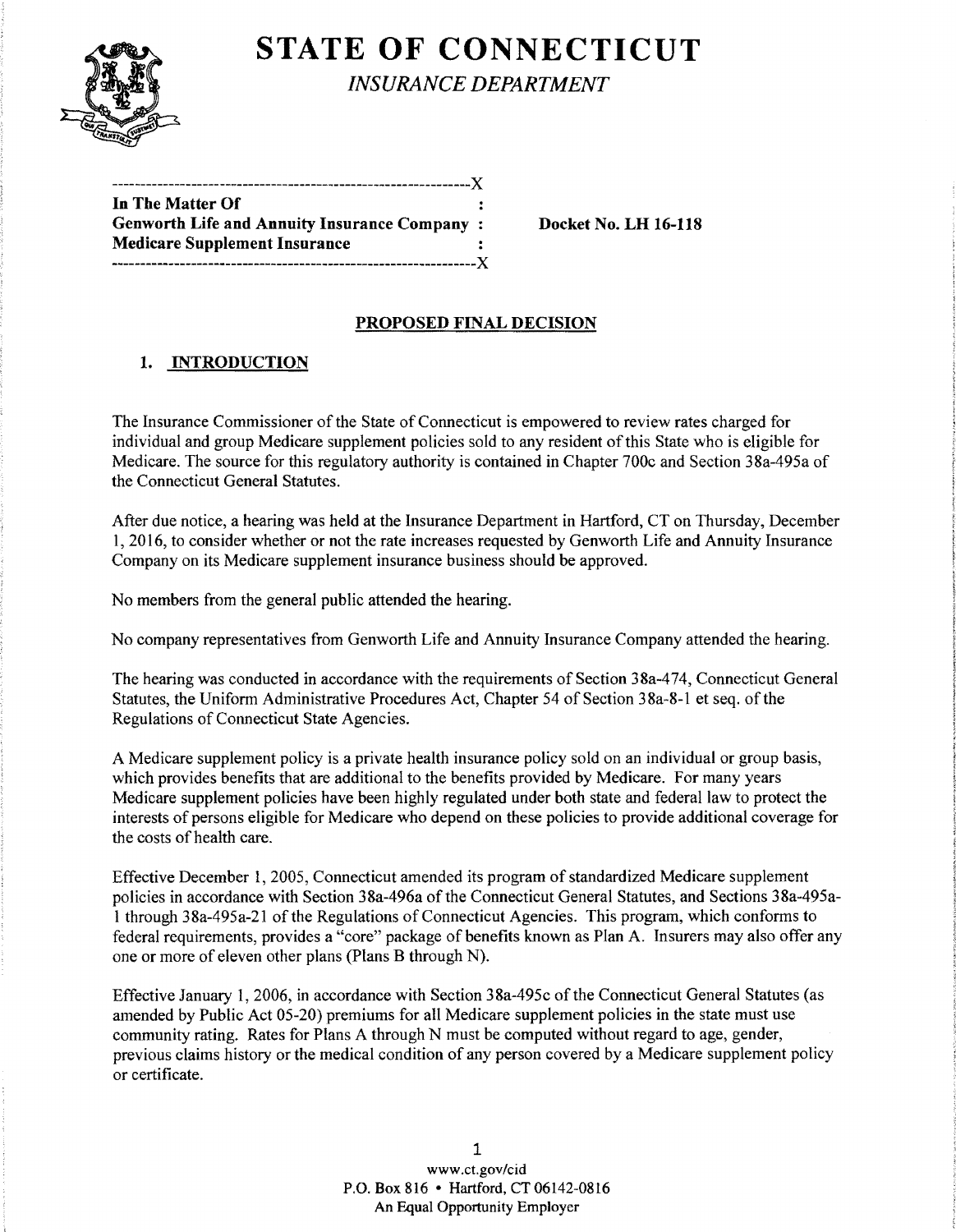The statute provides that coverage under Plans A through N may not be denied on the basis of age, gender, previous claims history or the medical condition of any covered person. Insurers may exclude benefits for losses incurred within six months from the effective date of coverage based on a pre-existing condition.

Effective October 1, 1998, carriers that offer Plan B or Plan C must make these plans as well as Plan A, available to all persons eligible for Medicare by reason of disability.

Insurers must also make the necessary arrangements to receive notice of all claims paid by Medicare for their insureds so that supplement benefits can be computed and paid without requiring insureds to file claim forms for such benefits. This process of direct notice and automatic claims payment is commonly referred to as "piggybacking" or "crossover".

Sections 38a-495 and 38a-522 of the Connecticut General Statutes, and Section 38a-495a-10 of the Regulations of Connecticut Agencies, state that individual and group Medicare supplement policies must have anticipated loss ratios of 65% and 75%, respectively. Under Sections 38a-495-7 and 38a-495a-10 of the Regulations of Connecticut Agencies, filings for rate increases must demonstrate that actual and expected losses in relation to premiums meet these standards, and anticipated loss ratios for the entire future period for which the requested premiums are calculated to provide coverage must be expected to equal or exceed the appropriate loss ratio standard.

Section 38a-473 of the Connecticut General Statutes provides that no insurer may incorporate in its rates for Medicare supplement policies factors for expenses that exceed 150% of the average expense ratio for that insurer's entire written premium for all lines of health insurance for the previous calendar year.

### II. **FINDING OF FACT**

After reviewing the exhibits entered into the record of this proceeding, and utilizing the experience, technical competence and specialized knowledge of the Insurance Department, the undersigned makes the following findings of fact:

1. Genworth Life and Annuity Insurance Company has requested the following rate increase on its individual standardized Medicare supplement plans:

|            | Proposed      |
|------------|---------------|
| Plan       | Rate Increase |
| R          | 9.5%          |
| D          | 9.5%          |
| E          | 9.5%          |
| F          | 12.5%         |
| High Ded F | 9.5%          |
| G          | $9.5\%$       |
|            |               |

There are 44 policies in-force in Connecticut as of 8/31/16, while there are 4,913 policies inforce nationwide.

2. The last rate increase approved by the Department was 9.0% for Plans B through G, effective 8/1115, and 6.2% for high deductible Plan F effective 8/1/12.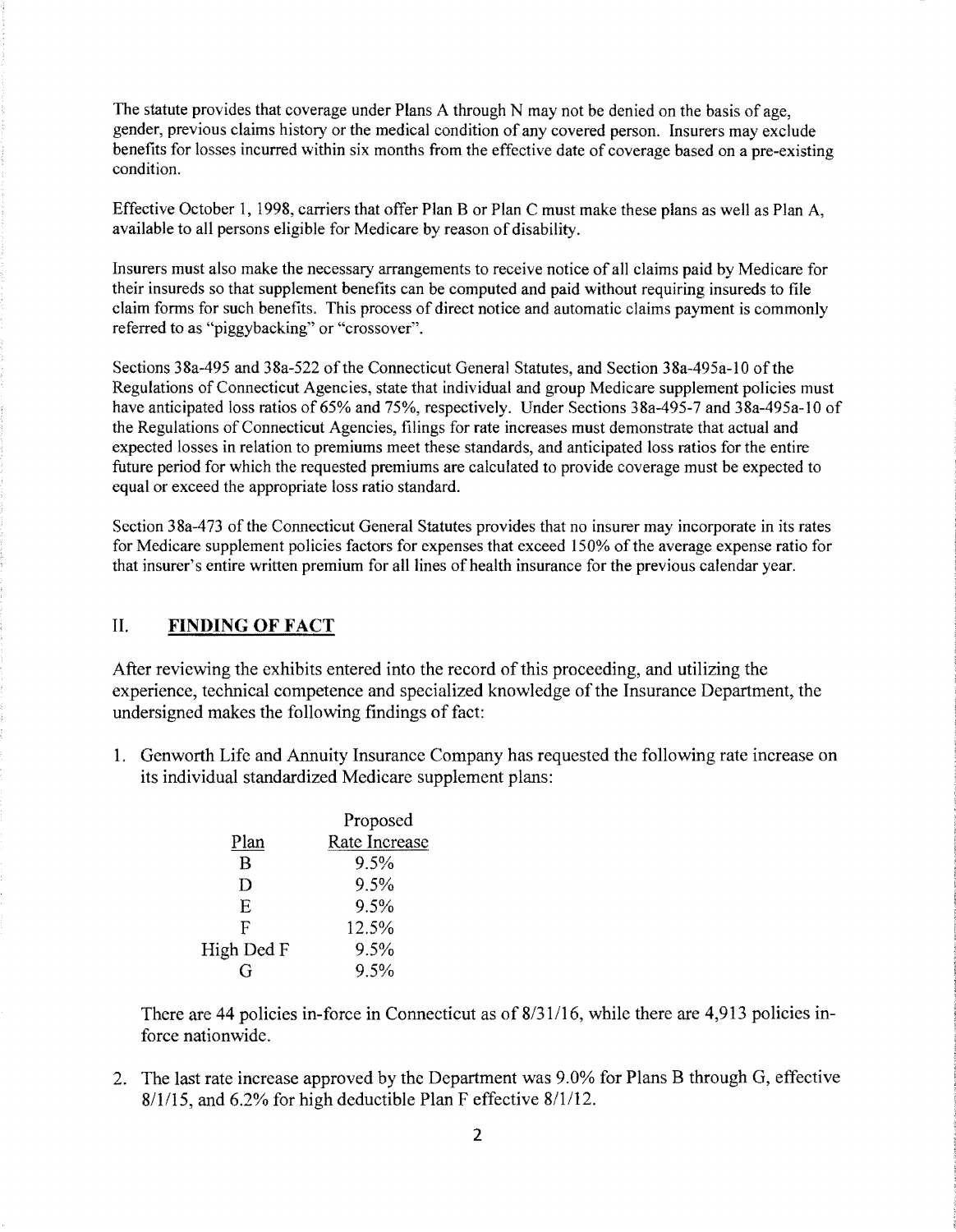- 3. This product was marketed through both independent and captive agents, but now represents a closed block of business.
- 4. Genworth Life and Annuity Insurance Company certified that their expense factors are in compliance with section 38a-473, C.G.S.
- 5. Genworth Life and Annuity Insurance Company has conformed to subsection (e) of section 38a-495c, C.G.S. regarding the automatic claims processing requirement.
- 6. Below is Connecticut specific loss ratios, by plan, for 2015, 2016 (through August) and inception-to-date:

| Plan   | 2015  | 2016  | Inception-to-date |
|--------|-------|-------|-------------------|
| B      | 9.5%  | 7.3%  | 144.7%            |
| D      | 26.1% | 25.1% | 92.4%             |
| E      | 23.4% | 32.1% | 89.2%             |
| F      | 41.4% | 18.3% | 72.7%             |
| High F | 31.1% | 21.5% | 59.8%             |
| G      | 8.2%  | 29.5% | 24.4%             |
| Total  | 29.7% | 24.4% | 87.2%             |
|        |       |       |                   |

7. Below is Nationwide loss ratios, by plan, for 2015, 2016 (through August) and inception-todate:

| Plan   | 2015  | 2016  | Inception-to-date |
|--------|-------|-------|-------------------|
| B      | 60.1% | 80.9% | 75.0%             |
| D      | 55.8% | 61.1% | 73.4%             |
| E      | 70.5% | 65.1% | 84.3%             |
| F      | 64.4% | 70.4% | 66.2%             |
| High F | 48.5% | 33.2% | 29.1%             |
| G      | 72.7% | 84.8% | 69.5%             |
| Total  | 63.4% | 70.3% | 69.3%             |
|        |       |       |                   |

- 8. The proposed rates are designed to satisfy the Connecticut regulatory loss ratio of 65%.
- 9. Genworth's 2017 Medicare supplement rate filing proposal is in compliance with the requirements of Regulation 38a-474 as it applies to the contents of the rate submission as well as the Actuarial memorandum.